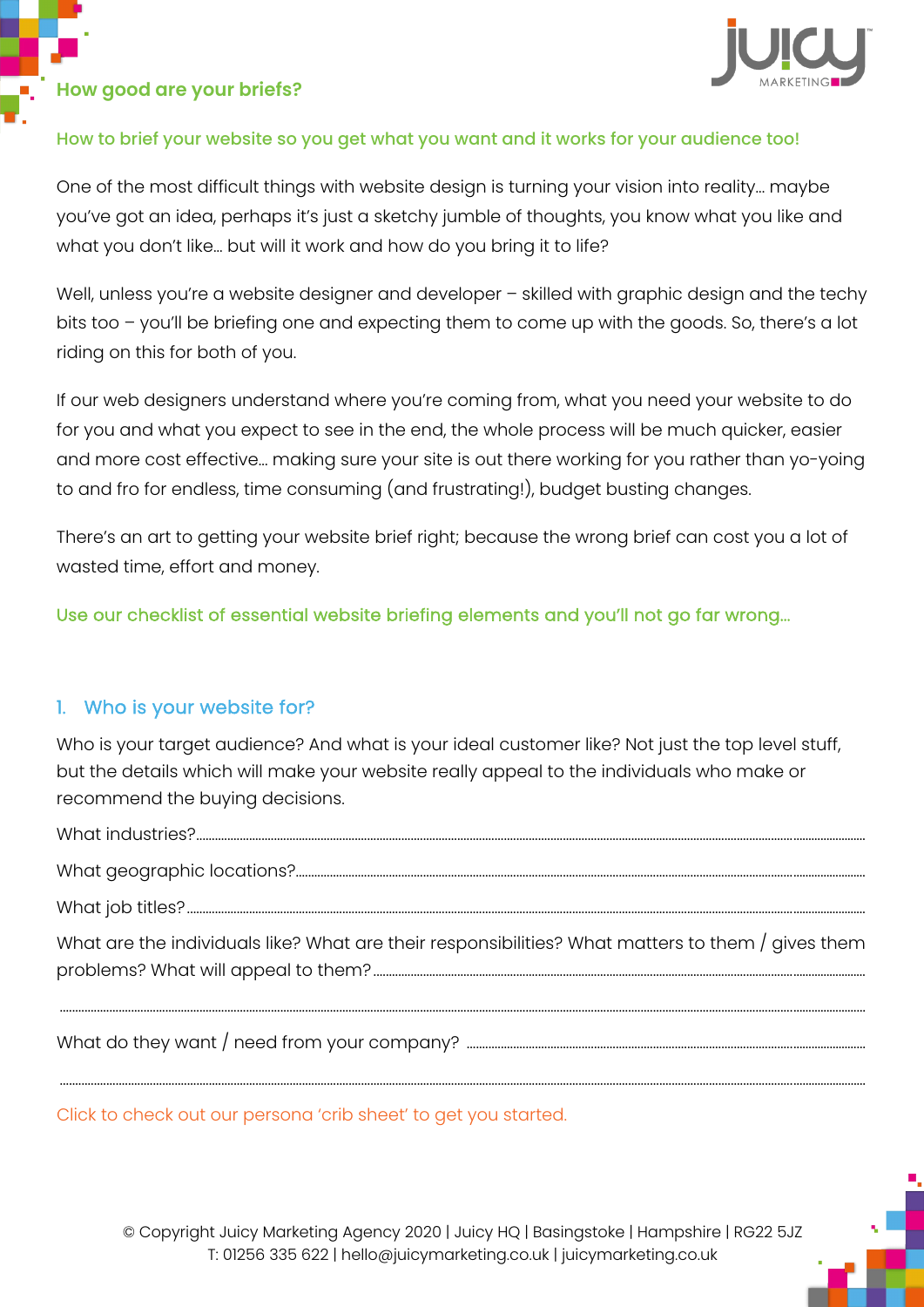

# 2. How do you want your website visitors to "see" your company?

There's no absolute right or wrong, just what's right for you and your audience. It's important to be yourselves and reflect how you do business.

# 3. What do you need your website to do for you?

Prompt enquiries; gather contact data; sell product; showcase your expertise; develop client relationships? Ultimately, it's all about building your business!

# 4. What do you like and what's a complete no-no?

If you hate blue (but love green), can't stand Times New Roman or detest italics, then say so! And tell us which websites you like and why... it really helps us create the unique style and direction which is just right for you.

| 5. What's your 'must-have' content?                                                     |
|-----------------------------------------------------------------------------------------|
|                                                                                         |
|                                                                                         |
|                                                                                         |
|                                                                                         |
|                                                                                         |
| © Copyright Juicy Marketing Agency 2020   Juicy HQ   Basingstoke   Hampshire   RG22 5JZ |

T: 01256 335 622 | hello@juicymarketing.co.uk | juicymarketing.co.uk